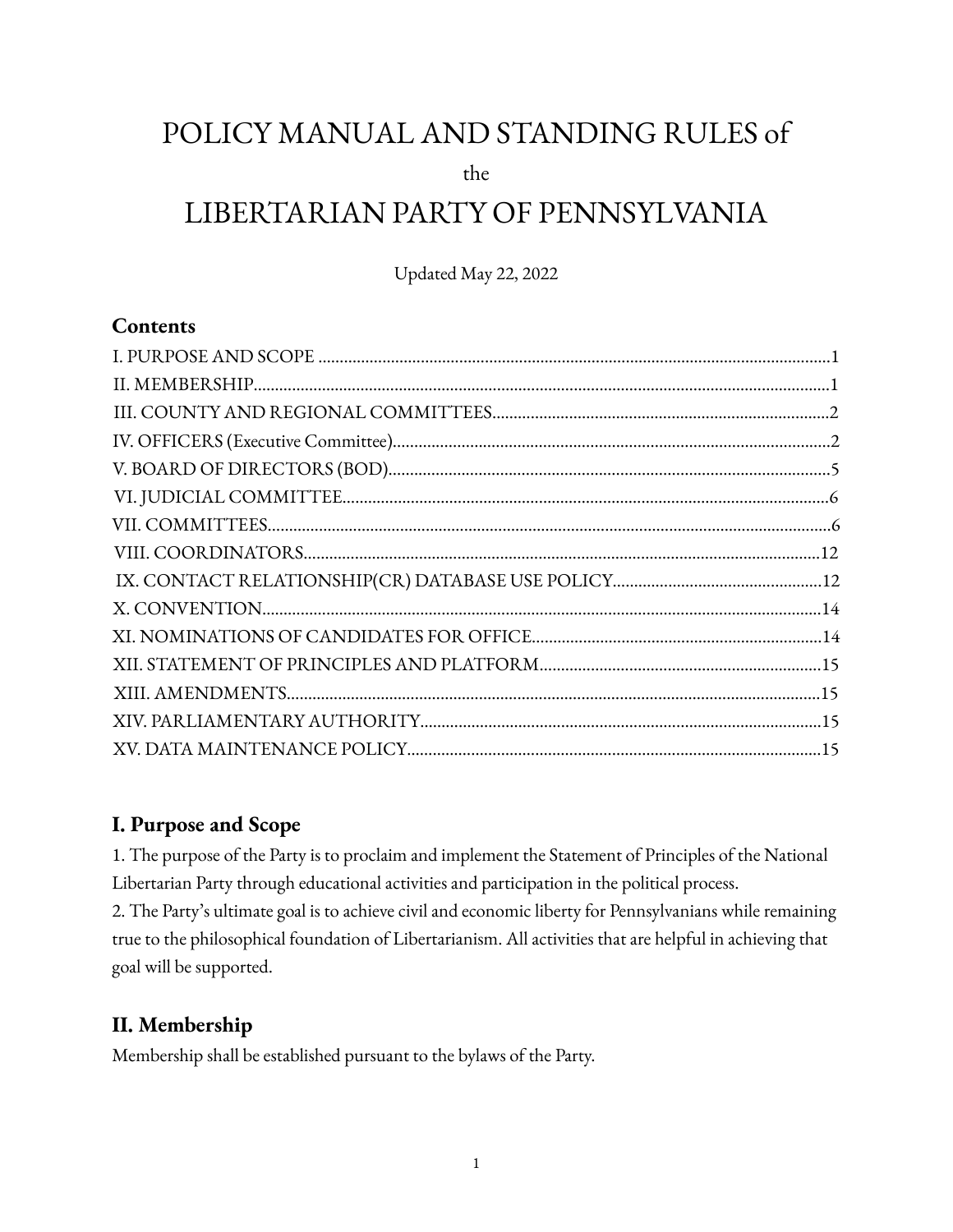1. Membership inquiries shall be sent to a representative selected by the Membership Committee. The Chair and Vice Chairs shall be copied as well as the Executive Director if one is employed.

1. It shall be at the discretion of the Membership Committee and the Vice Chairs whom shall be responsible for handing these inquiries to the counties.

2. This committee shall maintain an Affiliate Committee Kit including documents to facilitate the establishment and function of County and Regional Committee.

2. The CR database and all other policies regarding membership will be covered under the membership committee portion of section VIII.

1. The contacts selected by the group established in II. Section A shall make local information in the database available to the committees upon request.

# **III. County and Regional Committees**

1. Each chapter, whether county or regional committee, will be established in accordance with the bylaws.

2. Individuals named in Article II. Section 1 shall work to help increase membership in established committees and locate members wishing to form new affiliates in counties where no committee exists.

# **IV. OFFICERS (Executive Committee)**

A. Chair: The Chair shall

1. become familiar with the Constitution, Bylaws, Platform, Convention Rules, this Policy Manual, and Robert's Rules of Order Newly Revised.

2. Handle all aspects required to run a business meeting.

3. Assist the Vice-Chairs as requested, and assist the chairs of the various working and standing committees.

a. To include but not limited to:

i. Recruiting volunteers to work / serve on committees.

ii. Obtaining resources to help committees do the work they need to do.

4. Call special meetings as needed.

5. Follow up to ensure that the will of the board is being executed.

6. Work with the Treasurer and Finance Committee Chair to ensure that Party expenses are in line with the money budgeted.

7. Write reports outlining the activities of the party as needed.

B. Vice-Chairs: The Vice-Chairs shall

1. Assist the development of the Party.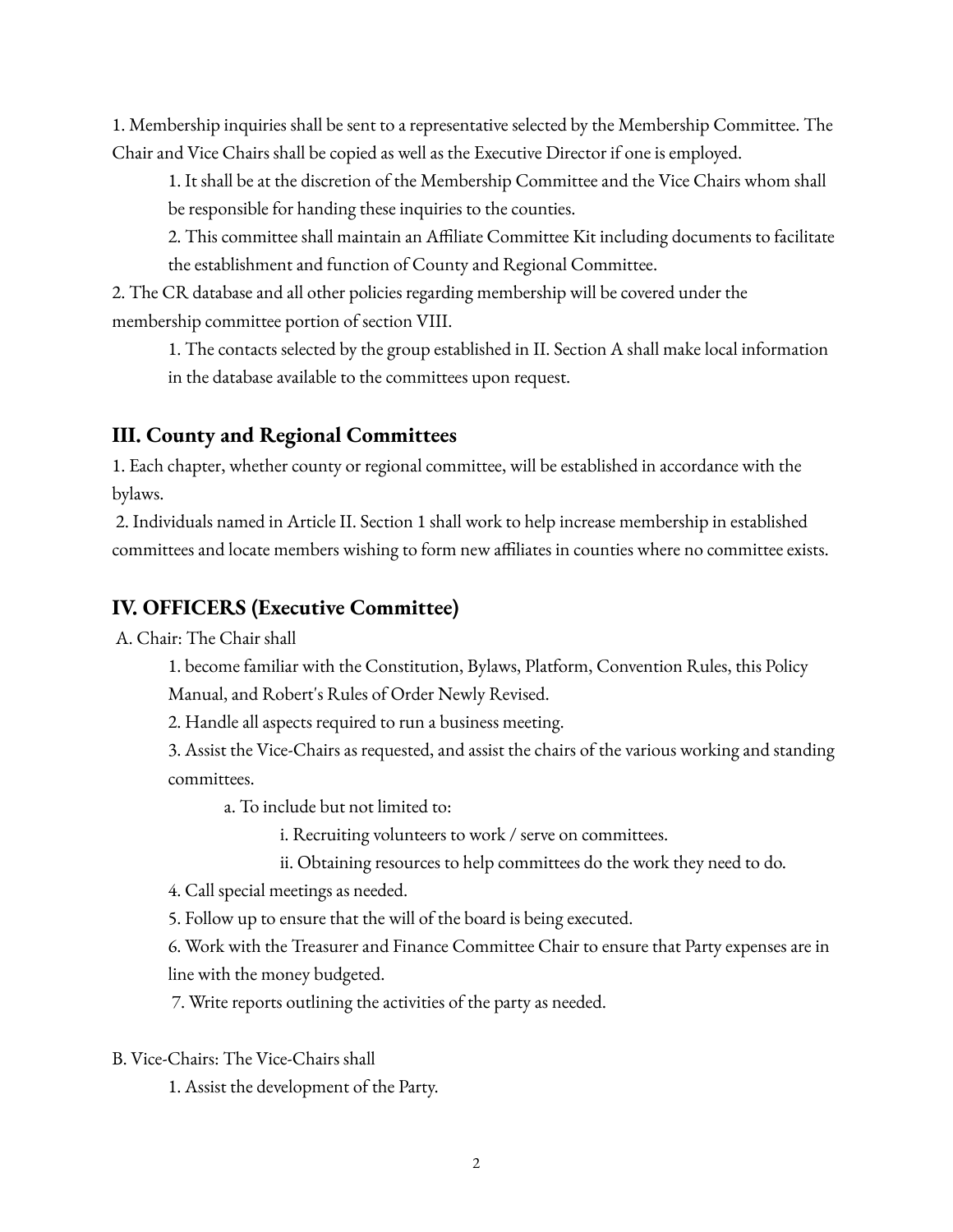2. In the absence of the Party Chair, preside over meetings.

3. Vice-Chairs shall assist the Membership and Election Committees, and they will assist with the development of county and regional organizations.

4. The recruitment of candidates to seek the Libertarian Party nomination for partisan elected office will be handled by the Elections Committee and overseen by the Vice Chairs.

5. The Vice-Chairs will assist the Chair on various special projects as requested.

6. The Vice-Chairs will provide a report on their activities at each Board of Directors meeting.

C. Secretary: The Secretary shall

1. take the minutes of all the meetings.

2. keep on file all committee reports.

3. have access to all Party records.

4. Make the minutes and records available to members online; minutes shall be posted on the website within five days of the adjournment of a meeting. Any amendments to the minutes will be handled as soon as possible, but before the next board meeting.

5. Sign (as necessary) all certified copies of acts of the Party.

6. Hold the corporate seal.

7. Record the transaction of business and the result of votes at each Board of Directors meeting.

8. File any necessary list of Party officers with the Department of State each year.

#### D. Treasurer: The Treasurer shall

1. have custody of the Party's funds in various bank or other accounts.

2. disburse funds as directed by the Board of Directors and Convention.

3. provide monthly accounting reports including beginning balance, income and expenditures for the time period, and ending balance and as necessary, Expense vs. Budget or other special reports.

4. file appropriate reports with government agencies as determined by the Board of Directors or applicable laws.

#### E. County or Regional Board Reps. County or Regional Board Reps shall

1. Communicate to the IS Chair that they were appointed.

2. Communicate to their respective committees what is happening with Board decisions and how those decisions will affect the party at the county level.

3. All communication between the board and the county committees shall be the responsibility of the board rep even in cases where other board members are attending county meetings.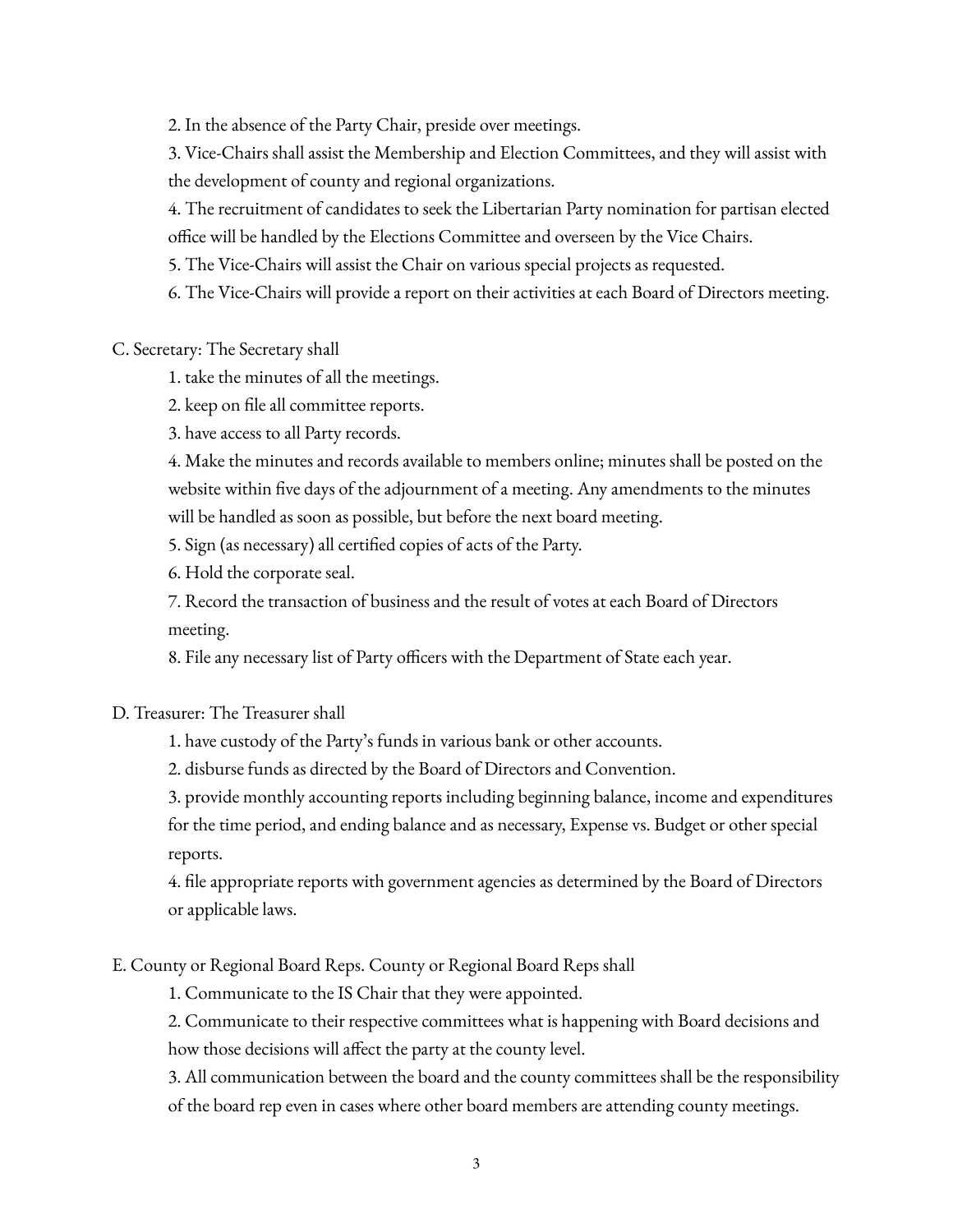# **V. BOARD OF DIRECTORS (BOD)**

1. The BOD shall meet at least quarterly.

2. The BOD shall be the governing body of the Party between conventions.

3. Members of the Board of Directors must meet all requirements to hold the position and conduct themselves in a professional and civil manner during all Party business.

4. All reports, meeting agendas, and/or minutes shall be made available on-line, and so will the video archive of the live stream of each board meeting.

5. Business may be conducted between meetings, (as called by the Chair) by electronic meeting, or in any other format agreed upon by the board, pursuant to the provisions of the Bylaws. (i.e. 14 days notice)

6. Board business will be conducted in accordance with the bylaws. Minutes shall be maintained indefinitely.

- a. Business conducted during meetings shall be recorded, with the exception of executive session.
- b. Recordings shall be retained for at least three years, and shall be made accessible to all party members in good standing upon request. Requests for recordings shall be sent to a member of the Executive Committee and the Information Services Committee. The requests shall be honored within 10 business days.
- c. Requests for recordings shall be logged. Information Services Committee shall be responsible for determining an appropriate method of access and storage of BoD meeting recordings.
- d. A disclaimer shall be provided to join each business meeting and advertised during the meeting, informing the meeting attendees of the recording.

7. Business conducted during meetings shall be recorded, with the exception of executive sessions or a suspension of the rules.

8. A disclaimer should be provided to join each business meeting and advertised during the meeting, informing the meeting attendees of the recording.

9. Business meetings shall be recorded using LPPA provided equipment and/or software, and maintained using LPPA persistent storage.

10. Board members may request access to the recordings within 90 days of the meeting. Requests should include a signed NDA from the requestor and be logged. Recordings shall be deleted after 60 days of approval of the minutes, unless there is a litigation hold requiring preservation of records.

11. Communications Policy

A. The Libertarian Penn

1. The publication schedule and content shall be determined by the Newsletter Committee.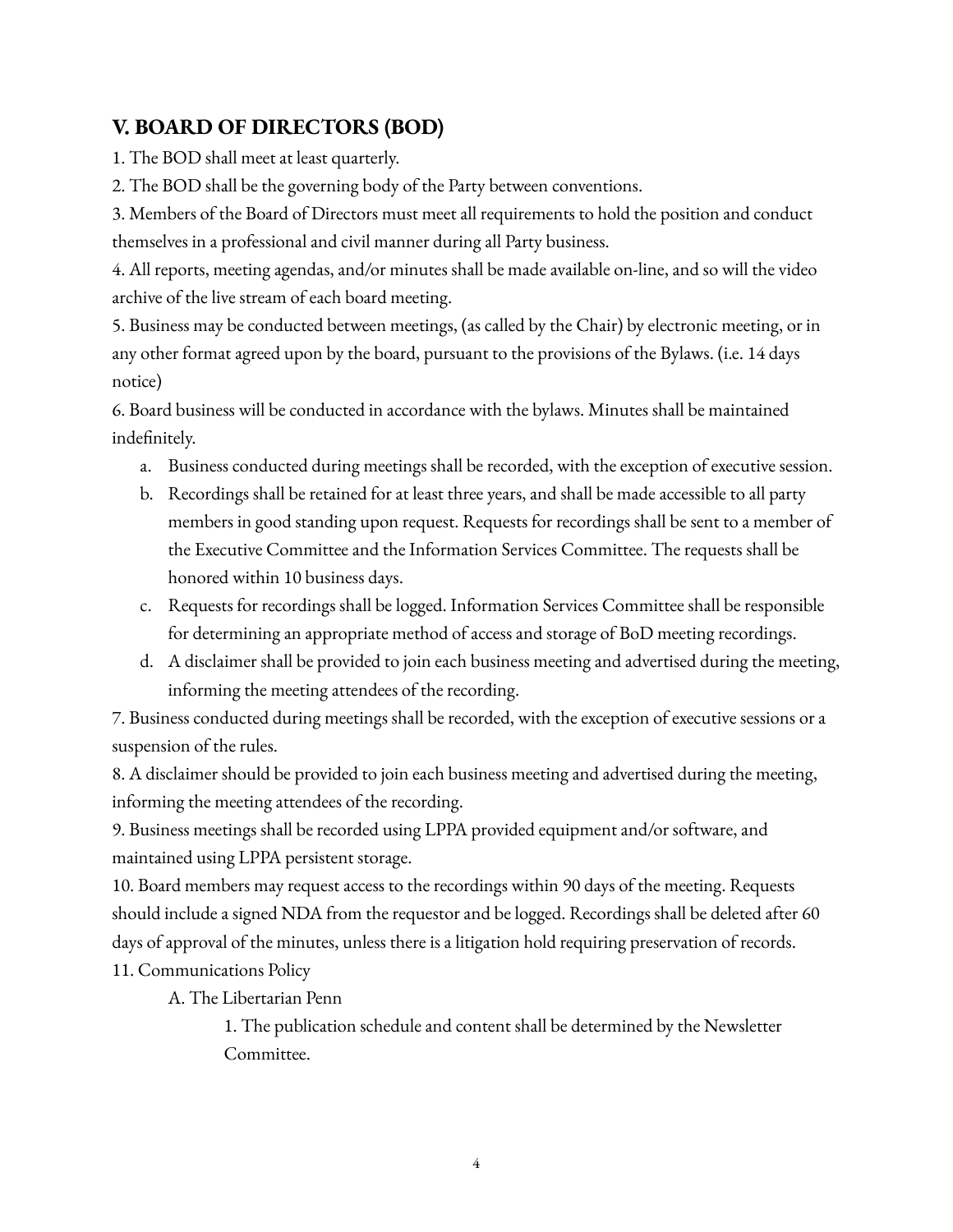2. The Newsletter Committee may choose to sell advertising; any proceeds will be used to make the newsletter self-sufficient.

4. Content shall not be subject to veto by vote by the Executive Committee.

5. All aspects of the Distribution process for the newsletter shall be handled by the Newsletter Committee. When possible, it shall be mailed to all members in good standing, sent to the County / Regional Committees for dissemination, and a copy shall be maintained on-line.

6. The Newsletter Editor and the Chairman (or Executive Director) of the LPPA each have veto power over final release of each released newsletter (sign-offs to happen before each release).

#### B. Website

- 1. The website of the LPPA is "lppa.org"
- 2. Content shall be informed by county and committee activity
- 3. Included on the Website shall be: a) Updated LPPA and local Party contact info
	- a. A place for announcements from state, regional and county chapters
	- b. Notice of the LPPA Convention
	- c. Current and back issues of the Libertarian Penn
	- d. Subscription information / instructions for any LPPA email lists
	- e. Membership form
	- f. Donation form
	- g. LPPA documents including but not limited to: Platform, Constitution, Bylaws, Policy Manual, and Convention Rules.
	- h. A Webmaster may be appointed by the IS Committee.

#### C. Email Lists

- 1. Email lists shall be maintained as an official means of communication between the LPPA and its membership. The Information Services committee shall be responsible for creating, maintaining, and deleting all official email lists as necessary, or at the direction of the BoD.
- 2. These lists include, but are not limited to: "Members email list" and "BoD email list".
- 3. The "BoD email list" shall be open to subscription by the public. This list shall be used as official communication among members of the Board of Directors, and 2nd ranked board reps. The "BoD email list" will only accept content from BoD members, and 2nd ranked board reps.
- 4. All BoD members shall be subscribed to the "BoD email list" as soon as is practicable by the Information Services committee. 2nd ranked board reps will be subscribed to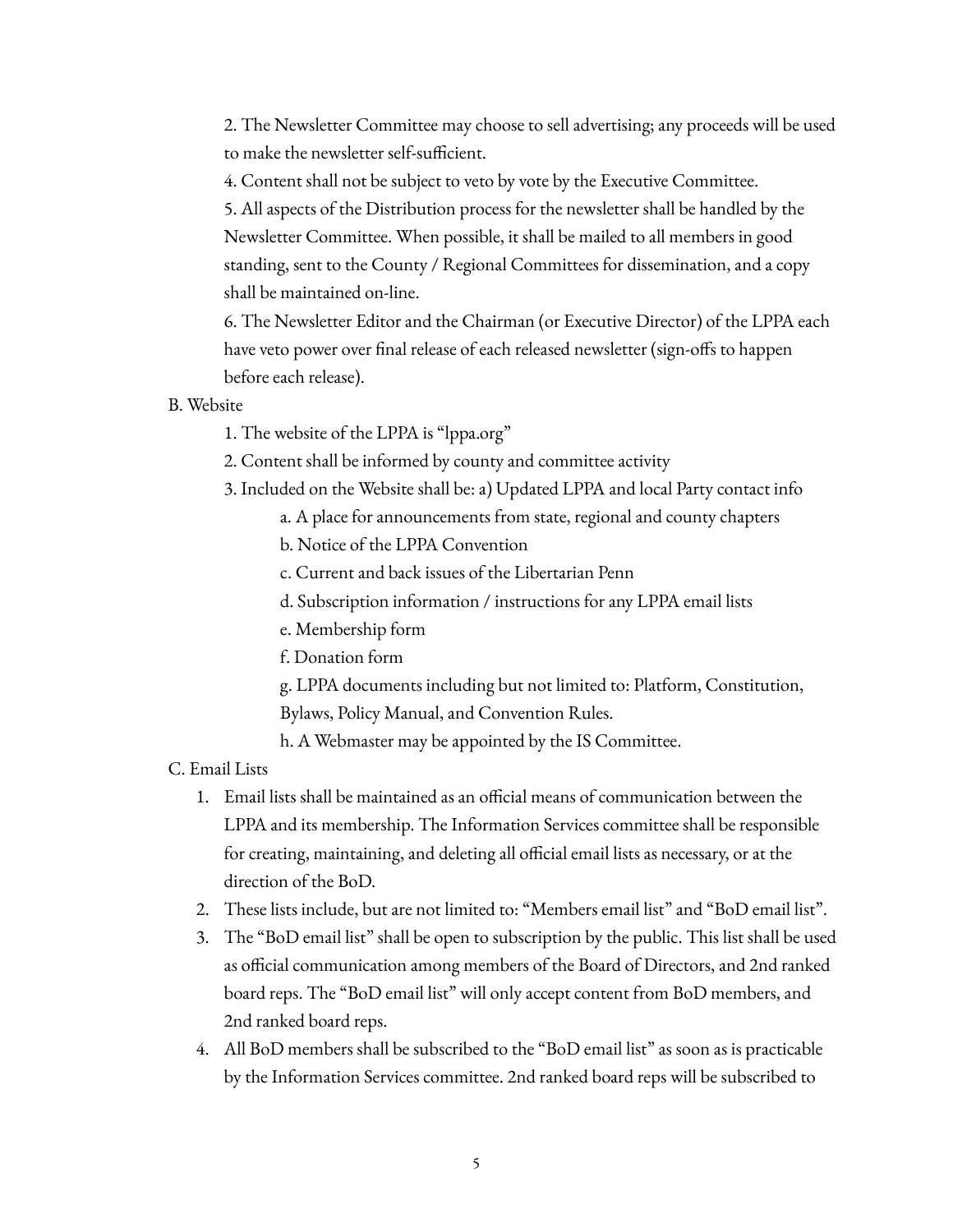the "BoD email list" as soon as is practicable by the Information Services committee upon receiving a new or updated ranked board list from the Secretary.

- 5. The "Members email list" shall be open to subscription by the public. This list is the official discussion list for members to communicate items requiring board action. The "Members email list" will be moderated by the Information Services committee as needed, or at the direction of the BoD.
- 6. A subscription link to the "BoD email list" and "Members email list" will be featured prominently on a relevant page within the LPPA.org website to be determined by the Information Services committee.

D . Individual board members' social media accounts shall not be considered an official communication channel between the board and the membership.

E.Slack may be used as an unofficial mode of communication for Committee or Board Members.

F. Should there need to be a vote taken by e-mail, (an example being something discussed at a board meeting, but not having all of the information to vote during the meeting) the board shall determine how much notice is needed, and then, once the voting begins, there shall be 48 hours for all members of the BOD to vote. Any member of the BOD may change his / her vote at any time during the voting process up until the vote is closed.

### **VI. JUDICIAL COMMITTEE**

1. The Judicial Committee members shall elect a Chair; notice of such election shall be made to the Board of Directors and to the IS Committee.

2. The Judicial Committee shall review any question of non-compliance with LPPA Constitution, Bylaws, put forward in writing to the Committee by any LPPA member in good standing to determine the need for committee action.

3. In the event an action is not covered by Article 2 Section 3 of the Bylaws, Chapter XX of Robert's Rules of Order Newly Revised, Disciplinary Procedures, is to be followed, as applicable.

4. The Committee shall act pursuant to the provisions of the bylaws.

#### **VII. COMMITTEES**

1. It is the responsibility of all Committee Chairs to see that any necessary Committee reports are presented to the Board of Directors.

a. County and regional affiliate committees are responsible for carrying out the activities of the Party at the local level. The officers of these affiliate committees are responsible for the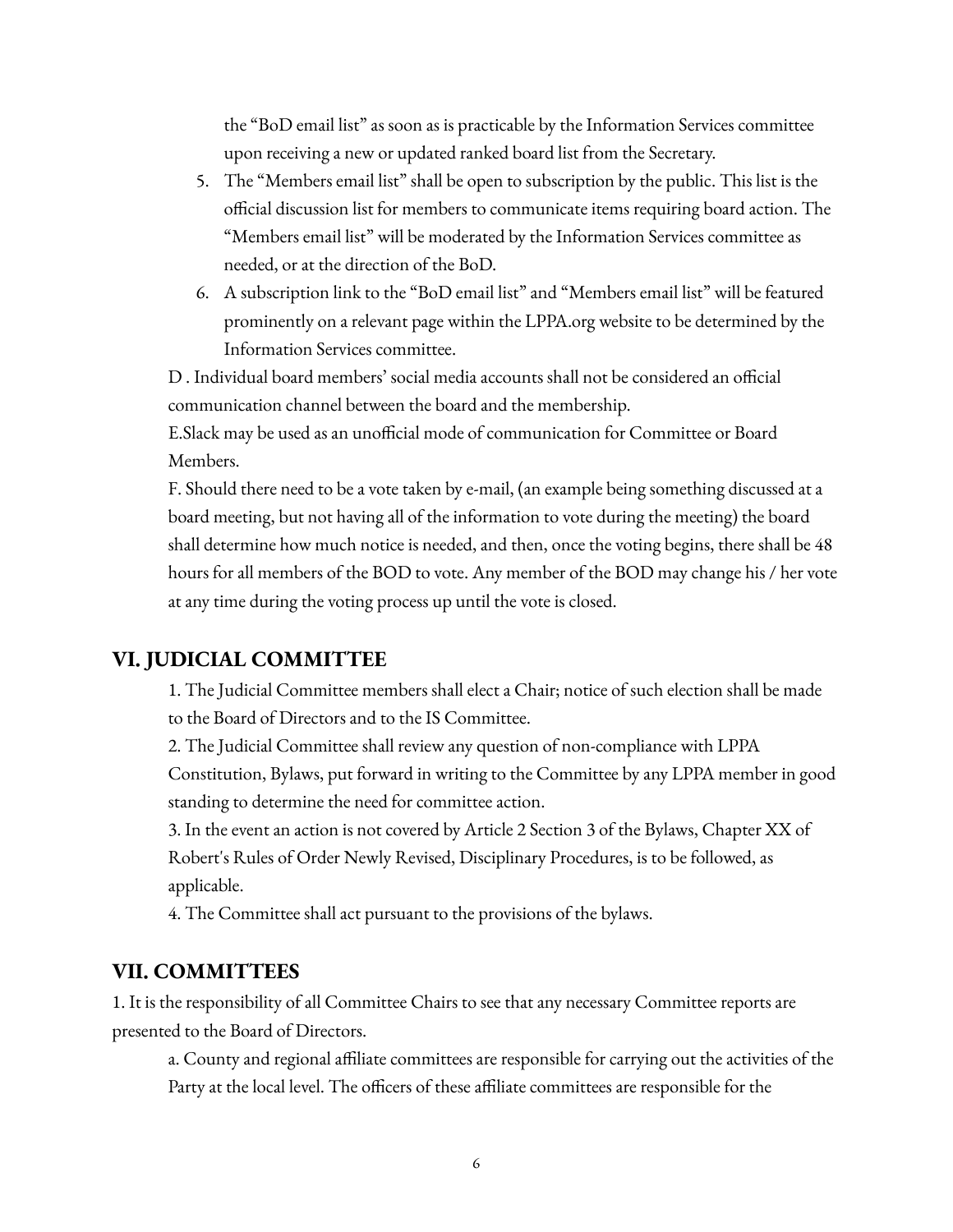operations and activities of the committees. Affiliate committees must operate in accordance with the provisions of the LPPA bylaws.

- 2. It is the function of Committee Chairs to promptly employ volunteers, as needed.
- 3. Standing Committees
	- a. The Committees listed below are established in the Bylaws and their composition is determined by the Board of Directors. The Board has the authority to approve or remove committee members at any time by majority vote.
	- b. The Board of Directors may review, from time to time, the performance of these committees, and the duties to which they are charged.
	- c. Standing Committees are required to meet at least once quarterly, and submit quarterly reports to the Secretary in written form. Failure to do so will result in an immediate reorganization of the committee, and the committee board vote will be suspended until reorganization takes place.
	- d. Standing Committees shall either give a monthly oral report to the Board of Directors at the stated meeting, or hold a monthly meeting open to the membership to attend and observe.

#### a. Membership Committee

(In addition to what was listed in section II)

1. The Membership Committee shall handle all communication between the party and membership regarding new memberships and renewals. This shall include reaching out to members whose memberships have been lapsed for up to 4 years.

2. This Committee shall use the CRM to help maintain accurate membership records.

3. Members of this Committee shall inform the credentialing committee for annual

Libertarian Party of Pennsylvania Conventions in conjunction with the Treasurer.

b. The Information Services (IS) Committee

1) The Committee shall review and operate within its allocated budget.

2) The Committee shall be responsible for the development of all the Party's official Information Systems and Information Technology (IT) needs.

3) The Committee should, where practical, allow for the creation of new user accounts for State Leaders, County/ Regional Leaders, and Volunteers.

4) The Committee should assign access level controls to help manage security and privacy, as needed.

5) The Committee should implement hosting, maintenance, and upgrades as needed.

c. The Media Relations Committee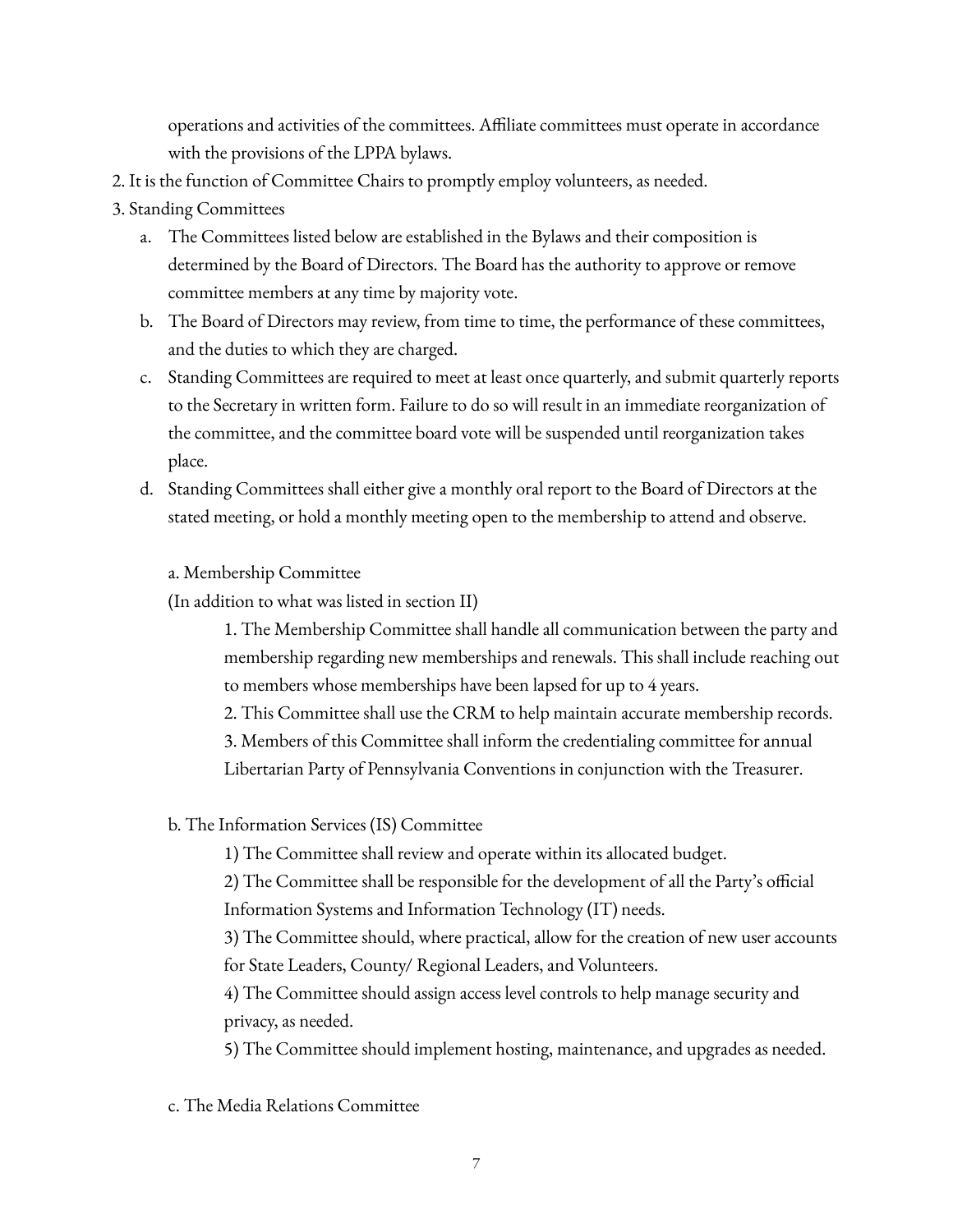1. The committee shall develop media releases on topics generated by the committee or requested by other officers of the Party.

2. The committee shall use the CRM to maintain the list of media contacts for the Party.

3. The committee shall send approved releases as directed.

4. All quotes in releases must be accurate, and if edited for any reason, edits must be approved by the person quoted.

5. Press Releases may be approved and sent out by the Chair of Media Relations if the LPPA chair, Vice Chairs, or a majority of the board of directors authorize the Chair of Media Relations to use his/her discretion ahead of time.

d. The Election (Ballot Access) Committee

1. The Committee shall develop an Election Handbook which will assist any Party member to run for any office in Pennsylvania.

2. The Committee shall recruit potential candidates for elected office and guide them through the nomination and ballot access process.

3. The Committee should use the CRM to help maintain accurate political campaign records.

e. The Legal Action Committee

1. The Committee shall provide legal advice or inform the Board of Directors where they may seek appropriate legal advice regarding matters presented by the Board of Directors.

2. The Committee shall inform the Board of Directors of legal issues of which the Board of Directors may not be aware.

3. The Committee shall keep a record of its legal advice to the party.

f. The Legislative Action Committee

1. The Committee shall keep track of especially important legislation for the membership in the Pennsylvania General Assembly online using whatever means appropriate to inform the largest number of members possible.

2. The Committee shall recommend action to the membership regarding specific pieces of legislation in the same fashion as the committee would use in item 1.

3. The Committee shall develop, and work with other groups to develop, draft legislation to facilitate the motion of public policy in a libertarian direction consistent with the goals and philosophy of the Party.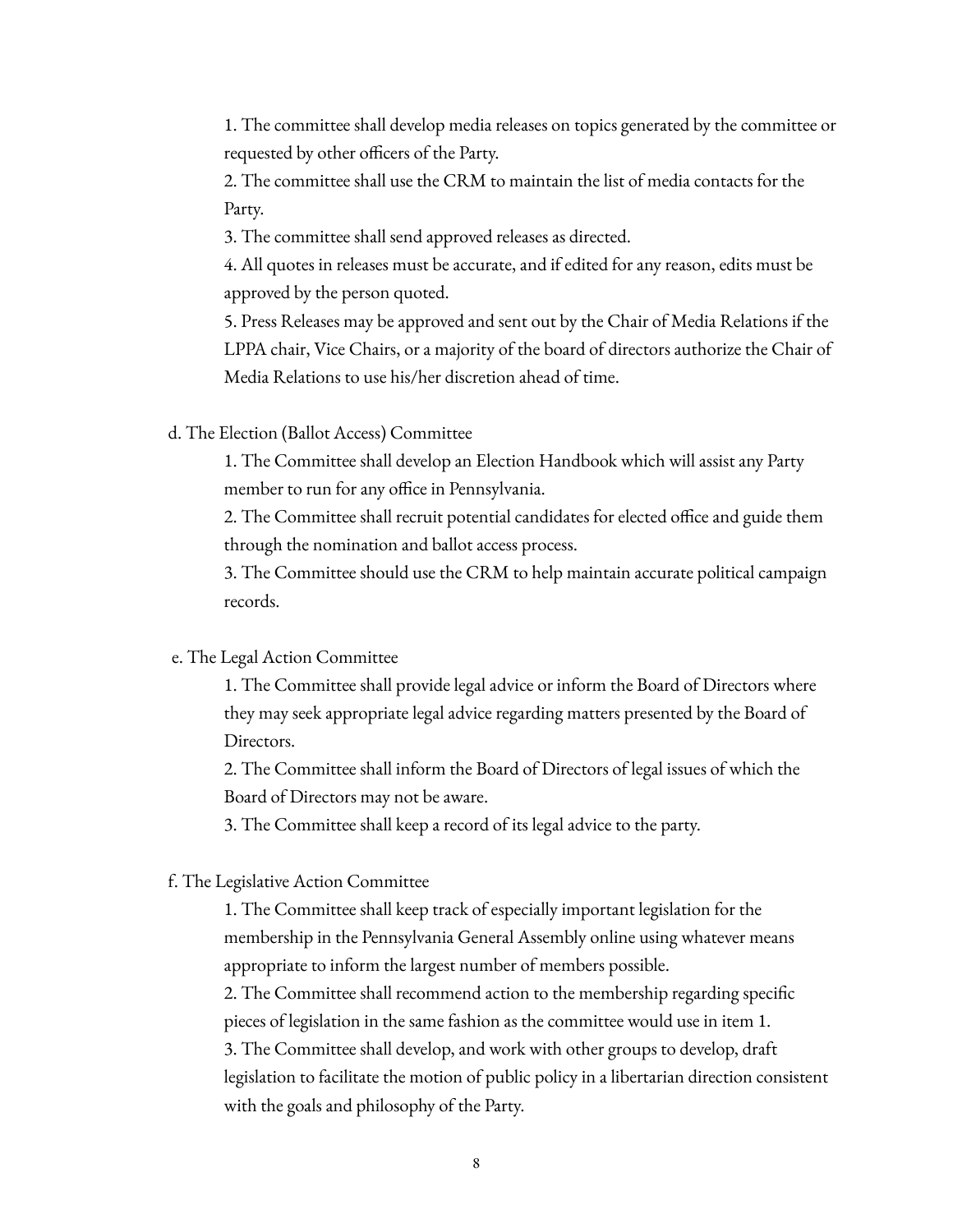4. The Committee shall seek sponsors of developed draft legislation and may contact elected officials and other groups as appropriate to garner support.

g. The Fundraising (Finance) Committee

1. The Committee shall engage in fundraising activities to support the needs of the Party to carry out its purpose.

2. The Committee shall advise the Board of Directors on the management of the Endowment Fund.

3. The Committee should use the CRM to help maintain accurate fundraising campaign records.

#### 4. Working Committees

a. These Committees are created and dissolved by the Board of Directors pursuant to the Bylaws. The Board of Directors may appoint or remove members to/from the working committee and may delegate authority for the chair to do so. If the Board of Directors delegates the Chair to add and remove members of Working Committees, the Chair shall provide a report on changes made.

#### a. Marketing Committee

1. This committee shall identify and develop ways to promote the LPPA and its agenda to the general public.

2 This committee shall assist the Finance Committee in identifying potential donors and contributors and in developing strategies to build the base of Party supporters.

3 This committee will assist with Marketing content for social media.

#### b. Newsletter Committee

1. The Committee shall prepare the Libertarian Penn newsletter for periodic publication.

2. The Committee shall determine the distribution, form, and the number of issues.

3. More on this committee (including the reasons for it to operate outside the typical working committee rules) can be found within the communications policy located Section V, item number 9 within this policy manual.

4. This committee shall operate using the Bylaws, Constitution, and the Philosophy of the party as a conscience for what it writes.

c. Youth Outreach Committee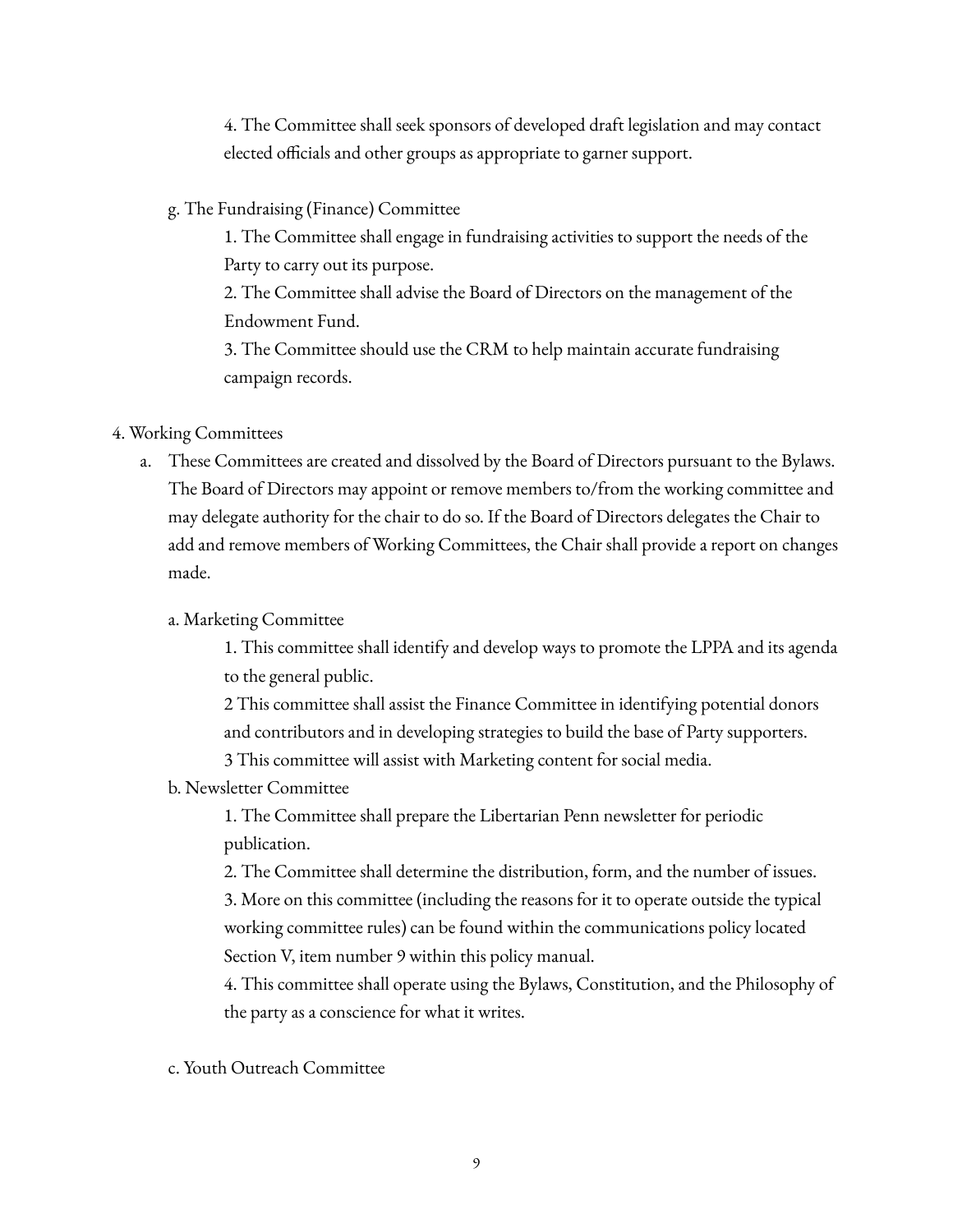1. This committee will be responsible for bringing the message of the LPPA to College and High School aged youth who are participating in liberty minded activities. i.e. "Smokedown Prohibition" "End The Fed" rallies, etc.

2. Members of this committee will be responsible for visitations to school / university Liberty clubs, i.e. Students for Liberty.

3. This committee will find volunteer work for interested youth in order to bring them in, help them understand what we are about, and encourage growth within the party.

d. Platform Committee

1. This committee shall develop proposals regarding the Platform and/or Statement of Principles for consideration of delegates at the annual LPPA convention.

e. Convention Committee

1. The role of this Committee shall be generally filled by County Committees to prepare the annual LPPA Convention, and may be staffed as necessary.

2. The Convention Committee will be responsible for the details of the convention.

(The convention facilitator may or may not be a member of the Convention

Committee depending on his/her interest)

a. Details will include, but will not be limited to:

i. Ensuring That changes to the Bylaws are available for the voting body.

ii. Ensuring that notification is sent and the convention is being handled in accordance with the Bylaws

3. Credentialing shall be handled by the Membership Committee and informed by the Treasurer.

4. The Committee should use the CRM to help maintain accurate convention records.

f. Social Media Committee

1. The role of this committee shall be to promote the LPPA, its county affiliates, and libertarian principles using officially approved social media channels. The official social media channels will be listed on the lppa website and be updated from time to at the discretion of the committee.

2. Only members of the Committee, as chosen by the committee, the Executive Director, and the LPPA Chair may have access to these accounts.

3. The LPPA Chair and Executive Director shall have the ability to post without committee approval in regards to the following: fundraising for the LPPA, candidate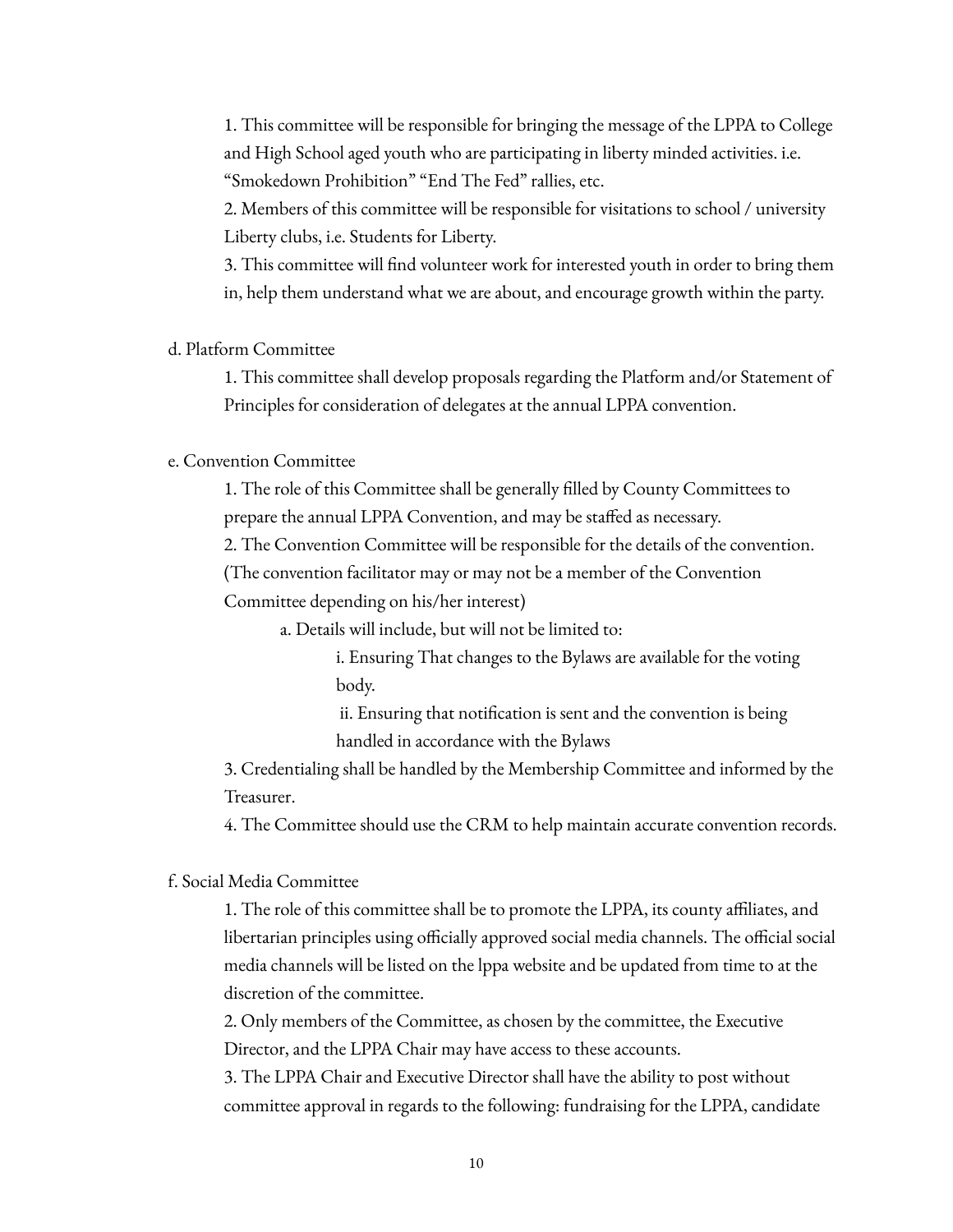recruitment, convention promotion, and the promotion of LPPA nominated candidates. All other posts shall first be presented to the committee for debate, and if needed, a binding vote.

4. Consistent behavior towards official accounts that degrades, embarrasses, or paints the party in a poor light may result in being blocked by the accounts. This will be at the discretion of the committee, and if a block occurs, the person will be notified and have an opportunity to appeal to the committee.

5. The official LPPA Social Media pages shall be as follows:

- a. Facebook Page: <https://www.facebook.com/LibertarianPartyOfPennsylvania>
- b. Facebook Group: <https://www.facebook.com/groups/590727278642976/>
- c. Twitter: <https://twitter.com/lppaorg>
- d. Discord: <https://discord.gg/wSdzpb5HAQ>
- e. YouTube: [https://youtube.com/channel/UCH0Hp1DZS10M\\_x05PbTdhew](https://youtube.com/channel/UCH0Hp1DZS10M_x05PbTdhew)
- f. Odysee: <https://odysee.com/@LPPA>
- g. Clubhouse: [https://www.clubhouse.com/club/libertarian-party-of-pennsylvaniag](https://www.clubhouse.com/club/libertarian-party-of-pennsylvania).
- h. Instagram: <https://instagram.com/lppaorg>
- i. TikTok: <https://vm.tiktok.com/ZTdbuJH2o/>
- g. Agenda Committee
	- 1. The Agenda Committee shall receive all agenda items from members of the Board of Directors. Agenda items should be emailed to [agenda@lppa.org](mailto:agenda@lppa.org).
	- 2. The committee shall email the BoD email list a copy of the preliminary agenda, specific motions, minutes and other important documents no less than 48 hours prior to the stated meeting.
	- 3. All motions and documents submitted less than five (5) days prior to the stated meeting may not be added to the preliminary agenda.
	- 4. The committee shall have the discretion to add items in an order that makes sense for the efficiency of Board meetings. This may include, but is not limited to:
		- a. Conflicting or duplicate motions on the same subject matter.
		- b. Important and pressing business being moved to a position of priority for the board to discuss.
		- c. Postponing agenda items that are not submitted in the timeframe listed above.
	- 5. The committee shall retain a copy of the current Board of Directors and alternate list to ensure motions are being submitted by those with authority to do so.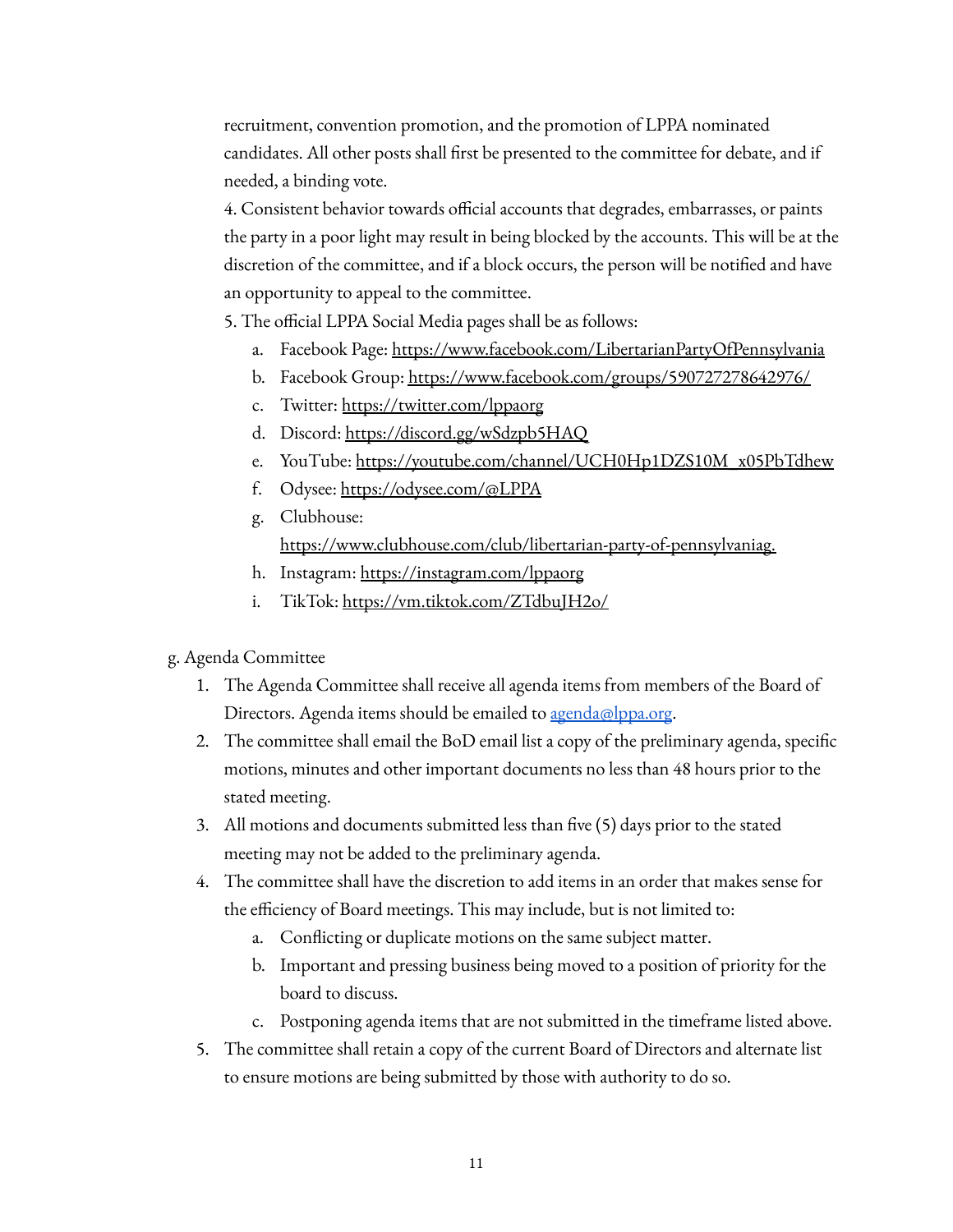- 6. The committee may work with all members of the Board of Directors to ensure accuracy of motions being presented. Anyone submitting a motion to be put on the agenda shall send the correct verbiage of the motion to be considered to the above listed email address.
- 7. The preliminary agenda will be added to the LPPA NextCloud account and sent to the Board of Directors email list.
- 5. Committee Attendance Requirements:

a. Whereas it's necessary to establish quorum at business meetings, membership in Standing and Working committees and its privileges shall be conditional on compliance with a meeting attendance requirement (Attendance Requirement).

b. The above committees shall maintain attendance in the CRM and set a meeting attendance requirement. Committee members shall receive 7 days notice prior to each committee meeting via email or other means accepted by the committee. The Attendance Requirement shall have a default value of two (2) consecutive unexcused absences from meetings, unless otherwise reasonably documented and announced. Deviations shall be permitted and determined by majority vote at any business meeting of that committee. Changes shall be reported to the LPPA Board, and announced at the beginning of the next committee business meeting before taking effect.

C. A committee member who misses no fewer than two consecutive meetings may, upon majority vote on the committee and recommendation of the chair, have that person's name submitted to the Board of Directors for removal from the committee.

### **VIII. COORDINATORS**

Coordinators are volunteers of the state party assigned by the Board to help State Leaders manage volunteers and organize assigned tasks in specific areas of need.

1. It is the responsibility of a Volunteer Coordinator to work with State Leaders to oversee the development of active volunteers. This may include handling volunteer orientation, guidance, and relation care.

2. It is the responsibility of an Event Coordinator to work with state and local affiliate secretaries to notify subscribers of upcoming events. This may include updating the event calendar, sending reminder messages, and teaching new secretaries how to manage events themselves.

## **IX. Contact Relationship (CR) Database Use Policy**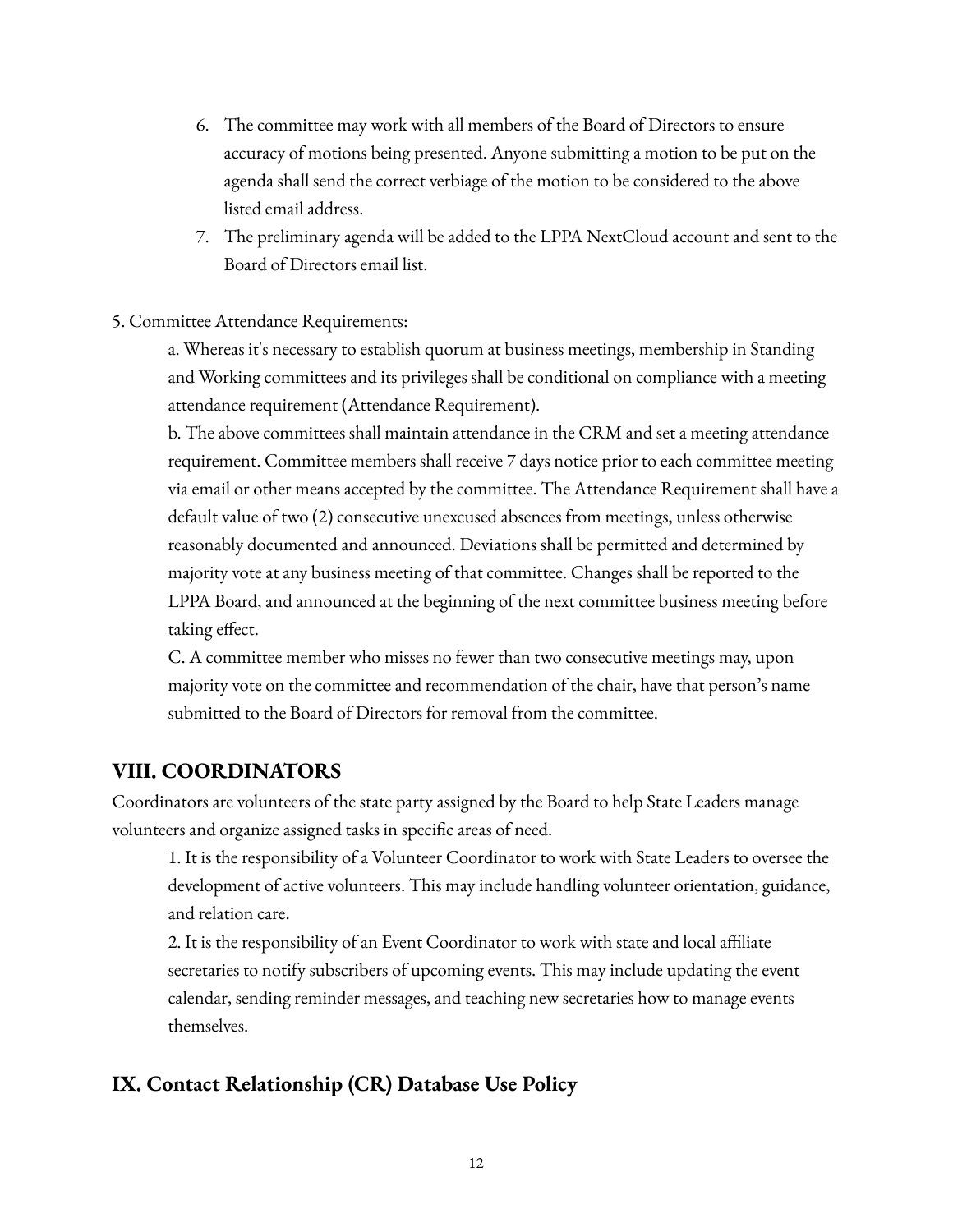1. We use a Customer relationship management (CRM); The Data may be used as follows: a. Distribution of the Libertarian Penn Newsletter, and any LPPA project mailing authorized by the Board of Directors.

b. Any recognized county or regional committee may use The Data within their respective electoral districts to pursue candidate activities or other political party activities. c. An approved candidate shall be an individual who has the nomination or formal

endorsement of any county/regional chapter, or if a candidate is in an area where there is no county/regional chapter, the endorsement/nomination will come from the LPPA. d. Any standing or working committee volunteer may use The Data within their assigned

systems role, as required.

e. In addition, anyone pursuing a position in the state party, or seeking the nomination/endorsement of county, regional, or the LPPA, may be approved by a county or regional committee, or, if it is a statewide request, or a request for an area where there is no active county or regional committee, the LPPA Board of Directors will be responsible for approving or denying such requests.

2. Limitations on Use

a. Authorized county or regional committee personnel may use LPPA member data and its own affiliate data, in perpetuity.

b. Endorsed candidates can use CR Data for the duration of their campaign.

c. LPPA Member records will be provided consistent with restrictions specified in the Member Privacy Policy.

d. All working and standing committee volunteers can use The Data for the duration of their assigned role.

Anyone who has access to the CR database will, before receiving access, sign an NDA (Non-Disclosure Agreement).

a. Request procedure

1. Requests for CR data shall be directed to the County or Regional Affiliates if it is specific to a county or regional chapter, and, for those requests made directly to the LPPA, they may be made to the Membership Chair, or any other member of the Executive Committee.

2. Requests shall include the Request/NDA form. If a completed form does not accompany an email request, whomever receives the request will send the form to the requestor, and if this form is not returned, the request will not be considered.

3. The keeper of the CR data is charged with distributing data in accordance with this policy; the Secretary of the LPPA shall keep records of all requests for member data for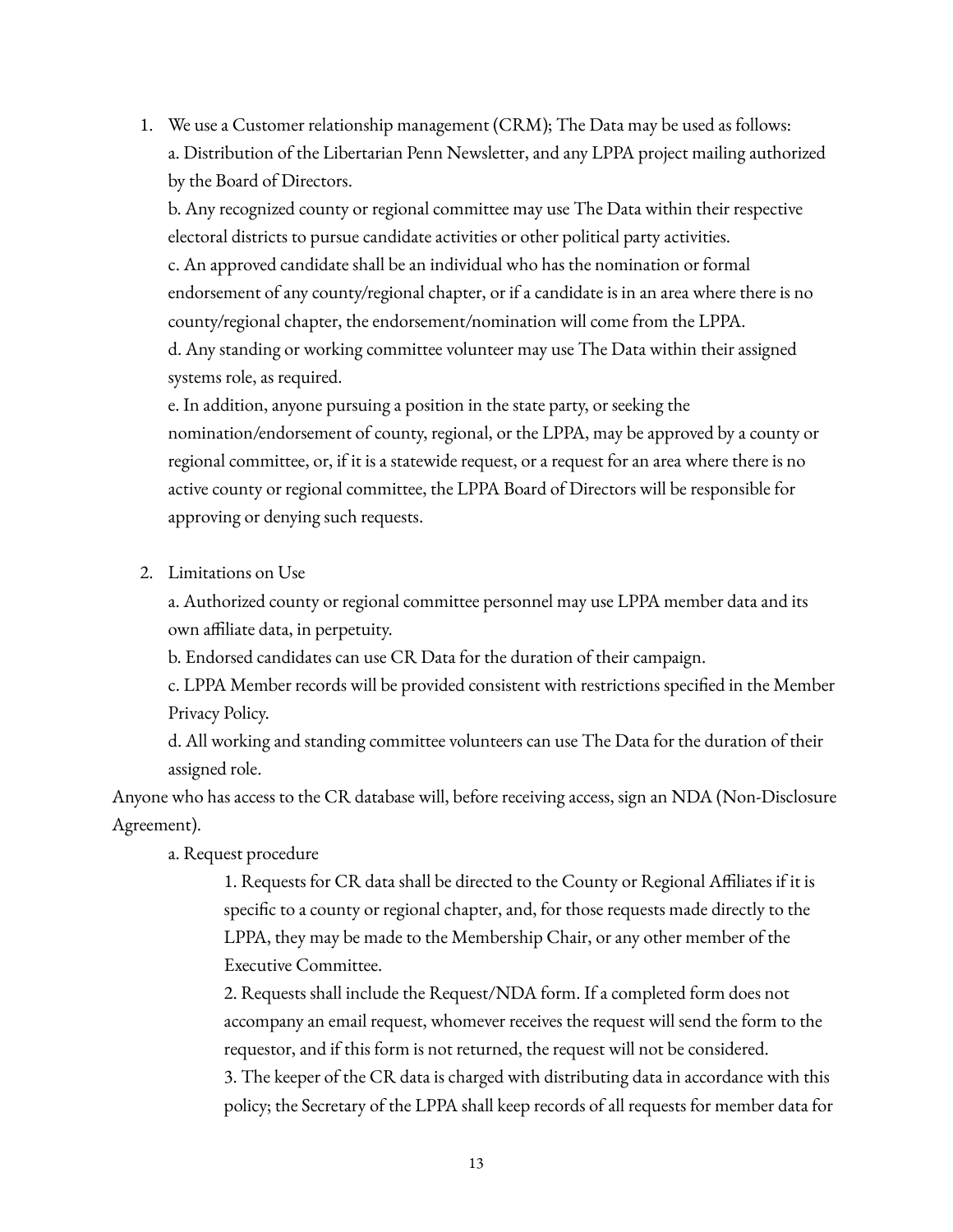a period of three years and shall periodically report to the Board of Directors on such requests.

4. All requests for data shall be acted upon as soon as practical. If the requestor has not received a response within 1 calendar week, he/she should contact the chair directly (unless any vice chairs wish to be contacted.

- 3. Removal of CR data shall be removed for many reasons, including the following:
	- a. The Information Services Committee is directed and empowered to remove CR data access immediately for anyone to have been found joined another political party, or to have resigned membership in the Libertarian Party of Pennsylvania.
	- b. Anyone who has been identified as actively supporting by way of staffing, volunteering, or recorded contribution of any candidate running against a LPPA nominated candidate, or themselves running against a LPPA nominated candidate shall not have CR data access.

# **X. CONVENTION**

The annual LPPA convention will be held according to the arrangements of the Convention Committee pursuant to the provisions of the LPPA Constitution, Bylaws, and Convention Rules.

# **XI. NOMINATIONS OF CANDIDATES FOR OFFICE**

1. The Election Committee may make recommendations to the Board of Directors as to the appropriateness of candidates to run as Libertarian Party nominees.

2. A candidate questionnaire has been prepared, and while it will be voluntary, everyone seeking the Libertarian nomination would do well by answering the questions.

3. At no time shall the Board of Directors nominate a candidate for district or local office prior to one year before an election for that office.

4. Procedure for district or local nominations by the Board of Directors in the absence of County or Regional Committees.

a. Prior to the Board of Directors nominating a district or local candidate in the absence of a county or regional organization, the LPPA Secretary shall, to the extent practical, notify LPPA members in the counties included in the district or local office of the request for nomination. This will be done prior to the nomination in an effort to receive input from the local Libertarians.